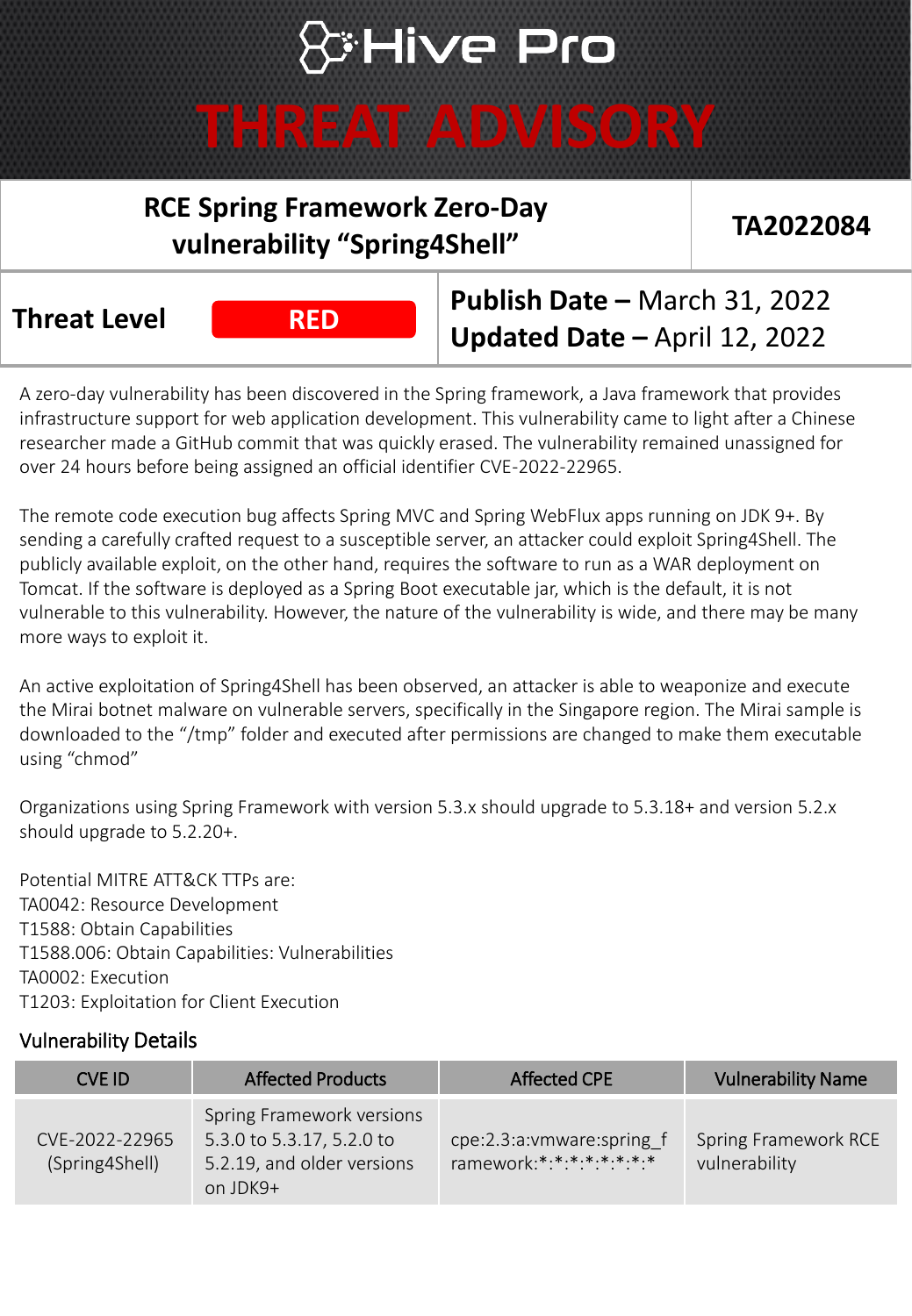# & Hive Pro

### **THREAT ADVISORY**

#### **Indicators of Compromise (IoCs)**

| <b>Type</b>     | Value                                                                                                                                                                                                                                                                                                                                                                                                                                                                                                                                                                                                                                                                                                                                                                                                                                                                                                                                                                                                                                                                                                                                                                                                                                                                                                                                                                                                                                                                                                                                                                                                                                                                                                                                                                                    |  |
|-----------------|------------------------------------------------------------------------------------------------------------------------------------------------------------------------------------------------------------------------------------------------------------------------------------------------------------------------------------------------------------------------------------------------------------------------------------------------------------------------------------------------------------------------------------------------------------------------------------------------------------------------------------------------------------------------------------------------------------------------------------------------------------------------------------------------------------------------------------------------------------------------------------------------------------------------------------------------------------------------------------------------------------------------------------------------------------------------------------------------------------------------------------------------------------------------------------------------------------------------------------------------------------------------------------------------------------------------------------------------------------------------------------------------------------------------------------------------------------------------------------------------------------------------------------------------------------------------------------------------------------------------------------------------------------------------------------------------------------------------------------------------------------------------------------------|--|
| <b>SHA-256</b>  | 69366a4e652041c78c2cc267288a4c4bb0d4eece4074adda82eecd11d9dcf08d,<br>945d49d58d2d3041aad9445487f01a13d863cf8e76151e9a5008615175f7e52e,<br>208fc38faf5a2267d837971b48889e855c0edc164c0b2edefff08d0782ccf1bb,<br>890f25ee7cfb2931536ee3e12fb75ce3f0be21ec03bdfdb38dc688db06e07198,<br>de4040a631b95044e08797837e2143c64ef7c6b981547a9220f8ed7b40701ef9,<br>b73314087130fe98896add3430787744de7310d3342b219bd668cdce79368f91,<br>596acbbfd7bc54dcc06123b7adfb7337f8ceab736004ce930d8286c8914b8e25,<br>fa7bbc46a7b062a5828380b7c70a67cb47ba10c2ef127fd2348647313f65aa11,<br>7052cef3936c29707da0dd0d4696863b63971eefa1b0e7db611df2ce26b73f50,<br>8f429996f5be9d59d86ba4346de535a25b9a2c3e89cf2e29dbc053d13ae99269,<br>ae3fabbbb2e2297e31435b7a57c486f0eaf0f01738da8d0ab68214dc92373666,<br>cf7570cbbca779c755729484792208900a89564669785cb26e88442278ac52b2,<br>0b63f6e7621421de9968d46de243ef769a343b61597816615222387c45df80ae,<br>303abc6d8ab41cb00e3e7a2165ecc1e7fb4377ba46a9f4213a05f764567182e5,<br>a0a39c06f56d63b9d37f7e72c24ec0768fe0aff497870ef879d7ae813d84bf1e,<br>09472d6bfb1c142a3b02f73175254a5e961f91e792dc9b347b099944bcfeab6f,<br>69366a4e652041c78c2cc267288a4c4bb0d4eece4074adda82eecd11d9dcf08d,<br>945d49d58d2d3041aad9445487f01a13d863cf8e76151e9a5008615175f7e52e,<br>208fc38faf5a2267d837971b48889e855c0edc164c0b2edefff08d0782ccf1bb,<br>890f25ee7cfb2931536ee3e12fb75ce3f0be21ec03bdfdb38dc688db06e07198,<br>de4040a631b95044e08797837e2143c64ef7c6b981547a9220f8ed7b40701ef9,<br>ad03c5f2add8c629f4294b2a7df440cbae213f466e18f98af66db0b82a4e4142,<br>452a89dd1c760881e0066a5f6c0fc7b5f936a90a197859a4f3ee74b39f705da0,<br>ded51c96d161e9ac22782d7f9df37fe4816eae13be9369f9c8630ee706de53e1,<br>baae0ac6b3873dfdec2587dcddfaf1a327aadf77f7fea6a1532960f31e3dd240 |  |
| <b>URLs</b>     | http://45.95.169.143/The420smokeplace.dns/,<br>http://107.174.133.167/gmpsl,<br>http://107.174.133.167/gi686,<br>http://107.174.133.167/garm,<br>http://107.174.133.167/gmips,<br>http://107.174.133.167/garm7,<br>http://107.174.133.167/gx86,<br>http://107.174.133.167/t.sh,<br>http://107.174.133.167/garm6,<br>http://107.174.133.167/garm5,<br>http://15.185.213.122:65123/javac,<br>http://15.185.213.122:65123,<br>base64://be3f78b59fa14140b6cc8633bf705a75,<br>http://15.185.213.122:65123/java,<br>base64://c08fec5682085417b0a039bdf47c38f2,                                                                                                                                                                                                                                                                                                                                                                                                                                                                                                                                                                                                                                                                                                                                                                                                                                                                                                                                                                                                                                                                                                                                                                                                                                 |  |
| MD <sub>5</sub> | 4bcd19351697d04fb357ce5b36600207,<br>7d244e7bf48d6631b588cecae87e759d,<br>9c14d670a48bba4b7c047a01d417f8f2,<br>97a7a357b8290a7236a5fbf45f17569f,<br>7621f1a5e8db18f3ae30031122c9c397,<br>100674f1e3ecfb6fa244de4ba7fd2ae2,<br>329155ab45e244661a7725d81dfad740,<br>611630a580e33017be32de8c72625489,<br>650152a2fe78dfceceb4d1a1fdeaccb8,                                                                                                                                                                                                                                                                                                                                                                                                                                                                                                                                                                                                                                                                                                                                                                                                                                                                                                                                                                                                                                                                                                                                                                                                                                                                                                                                                                                                                                                |  |